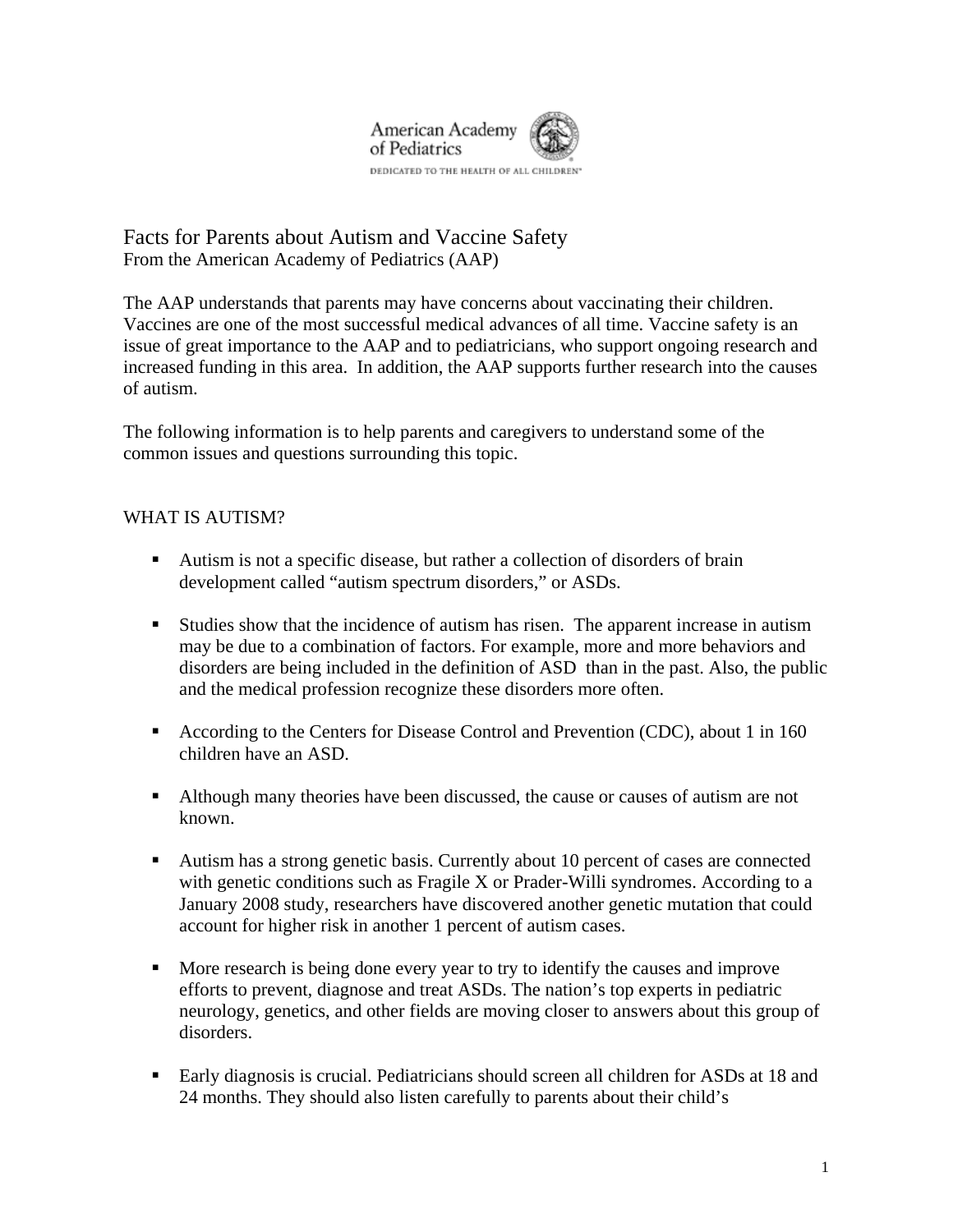development. The AAP provides its members with comprehensive tools and education to assist them with both diagnosis and follow-up. Parents are the most reliable sources of information.

 When a child is diagnosed with an ASD, the child's family and caregivers should be given information and support. The child should be involved in autism intervention programs as early as possible to get the most benefit.

## WHAT IS MITOCHONDRIAL DISEASE?

A recent case that was awarded compensation through the federal Vaccine Injury Compensation Program involved a child with a mitochondrial disorder or mitochondrial disease. This case has raised questions about what environmental triggers might bring on or worsen autism-like symptoms in children with such disorders.

- Mitochondria produce the energy needed for cells to function normally. There are a number of genetic disorders that cause mitochondria to produce less energy than cells need. Symptoms of these disorders can be very mild or quite severe. In some of the disorders, symptoms do not develop for many years. Some of the rarer mitochondrial disorders affect the brain and cause worsening neurologic symptoms over time. In many cases, an event that requires more energy, such as an infection, fever or other illness, can lead to the development of symptoms.
- Although details of the case and the decision cannot be disclosed by the U.S. Department of Health and Human Services, the agency published a statement on March 3, 2008, which said: "HRSA (the Health Resources and Services Administration) has reviewed the scientific information concerning the allegation that vaccines cause autism and has found no credible evidence to support the claim."

According to the Centers for Disease Control and Prevention (CDC), this was a unique case and information about it has not been accurately characterized in the media and other public forums. It represents one special case and does not change the immunization recommendations for children in whom vaccines are otherwise recommended. More information is available at the CDC Web site: www.cdc.gov

According to the United Mitochondrial Disease Foundation, "There are no scientific studies documenting that childhood vaccinations cause mitochondrial diseases or worsen mitochondrial disease symptoms. In the absence of scientific evidence, the UMDF cannot confirm any association between mitochondrial diseases and vaccines."

## WHAT ABOUT VACCINE SAFETY?

Every physician is mandated to report adverse effects of vaccines to the Vaccine Adverse Event Reporting System (VAERS) so that the event may be studied further. Any adverse effects are acted upon immediately when there appears to be an association. For example, a Rotavirus vaccine that was found to be associated with an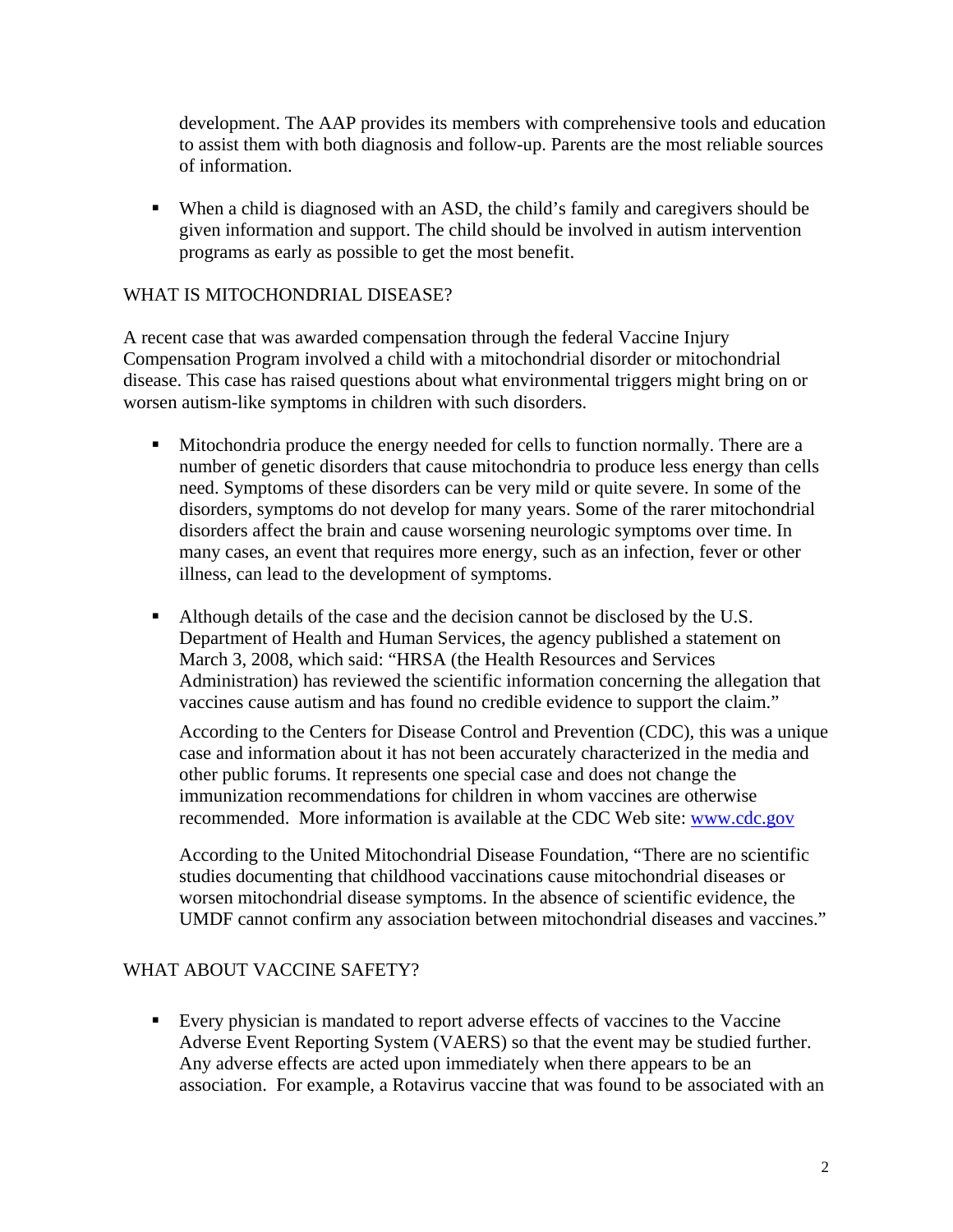intestinal condition called intussusception was taken off of the market. The VAERS Web site is available at http://vaers.hhs.gov/

- From time to time, rumors circulate that thimerosal, a mercury-based preservative once used in several vaccines (and still used in some flu vaccine), could contribute to ASDs. However, valid scientific studies have shown there is no link. The American Academy of Pediatrics (AAP), the American Medical Association (AMA), the CDC, and the Institute of Medicine (IOM) agree that science does not support a link between thimerosal in vaccines and autism. For the IOM report, please go to http://www.iom.edu/CMS/3793/4705/4717.aspx
- Some parents are concerned about "combination" vaccines, which protect against more than one disease with a single shot. For example, the MMR vaccine protects against measles, mumps and rubella. These vaccines have been studied carefully and found to be safe. All vaccines contain antigens, which cause the immune system to do its work to fight (and protect the body from) infections. It is important to remember that children are exposed to many antigens during normal activities, such as playing outside or eating food, or when sick with an infection. Healthy children's immune systems are equipped to handle these multiple exposures.

## WHY ARE VACCINES IMPORTANT?

- It is most important that parents and pediatricians continue to rely on immunizations to protect all children from preventable—and potentially deadly—illnesses. Many vaccine-preventable diseases can have dangerous consequences, including seizures, brain damage, blindness, and even death. These diseases still exist even though many young parents today have never seen a case, due to the success of the nation's current immunization program. Death and harm from chickenpox, measles, meningitis and other diseases are still a threat to children who are not protected.
- Some specifics: Before Hib vaccine became available, there were approximately 20,000 cases annually. Hib was the most common cause of bacterial meningitis in children in the U.S. Hib meningitis once killed 600 children each year in this country, and those who survived often had deafness, seizures and/or mental retardation.
- Measles is another example of a vaccine-preventable disease with serious consequences. Currently in the U.S., up to 20 percent of people with measles are hospitalized. This is one of the most infectious diseases in the world; if vaccinations were stopped, each year about 2.7 million deaths from measles worldwide could be expected. A recent outbreak of measles in San Diego, California, 11 children contracted measles and none had been vaccinated. This is the highest number of measles cases San Diego has seen in 17 years. It is believed to have started with a child who caught measles in Switzerland and then returned to the U.S.
- Likewise, it would only take one case of polio from another country to bring the disease back to the U.S. if people are not protected by vaccination.